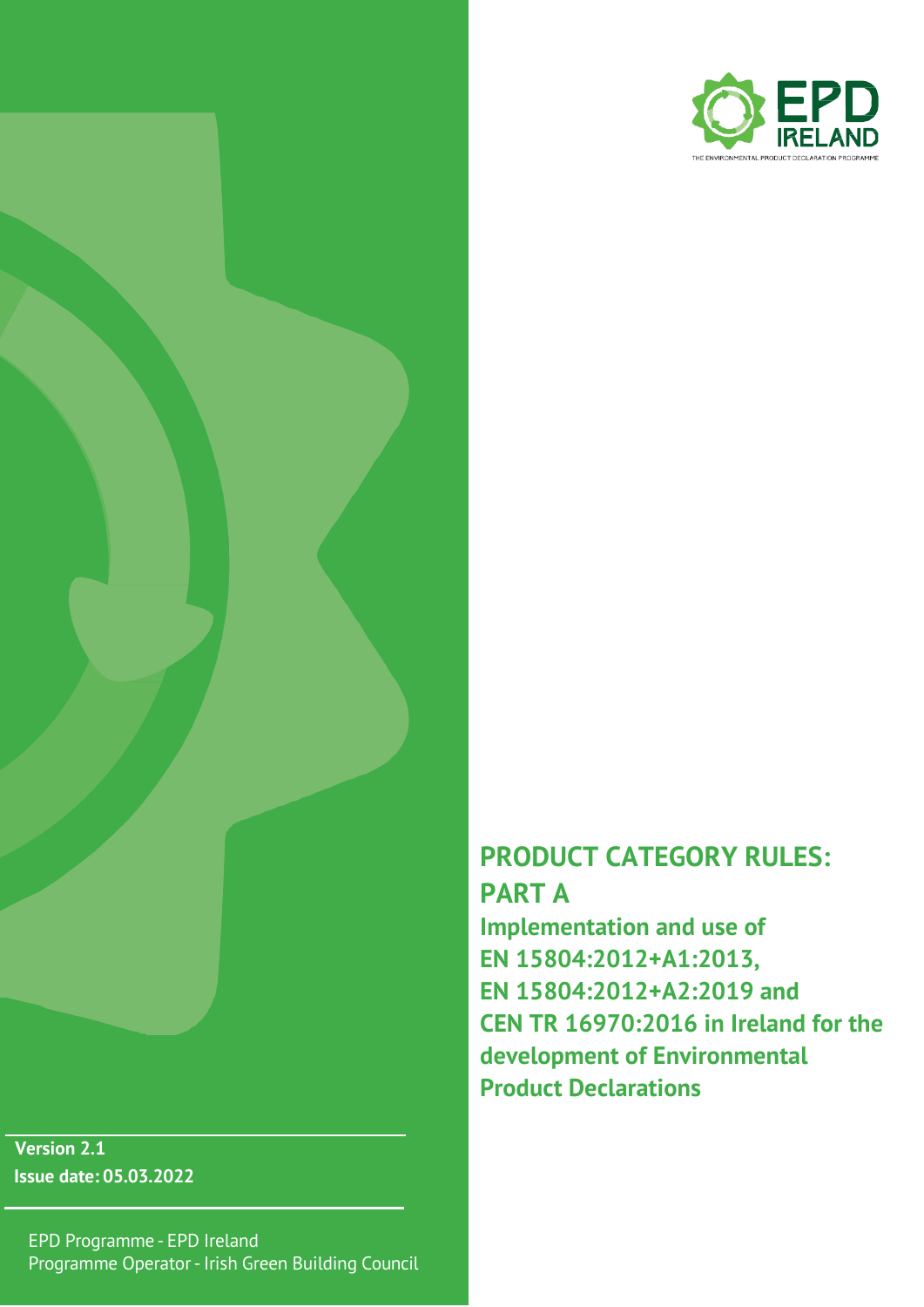#### **EPD Ireland PCR Review Statement (Version 2.0)**

The following experts in LCA and construction product EPD undertook a review of the revised EPD Ireland PCR Part A Version in line with EN 15804:2012+A2:2019, after which EPD Ireland responded and the final Review Statement below was issued on 20 August 2021.:

- Chair: Jane Anderson MSc DipLCM; Director, ConstructionLCA Limited. Accredited Verifier, International EPD® Programme, IBU EPD Programme, EPD Ireland EPD Programme and EPD Norge Programme.
- Marcel Gomez MSc; Director, Marcel Gómez Consultoría Ambiental. Accredited Verifier, International EPD® Programme and CATEEB EPD Programme.
- Kim Allbury MSc; Sustainability Project Manager, Intertek GmbH. Accredited Verifier, EPD Ireland EPD Programme and IBU EPD Programme.

The PCR Review Panel have considered the following documents provided by EPD Ireland:

- PCR Part A Rev A v2.0 (versions dated 7 January 2021 and 17 August 2021)
- General Programme Instructions (version 1.3 dated 14 January 2021 and version 2 dated 17 August 2021)
- Verifier Checklist (version 2021-08-17)
- EPD template (revision F dated 17 August 2021).

The review has been carried out in line with Clause 8.1.2 of ISO 14025: 2006. We have also checked compliance with EN 15804:2012+A2:2019, and with EN 15804:2012+A1:2013 and CEN TR 16970:2016 (where relevant).

Generally, the panel found the versions of the PCR and Programme Documents revised to address EN 15804:2012+A2:2019 were largely compliant, but we noted some issues in comments provided to EPD Ireland, for example in relation to clarity around average EPD, biogenic carbon, use of traded certificates for renewable energy, and wastage rates.

EPD Ireland's responses to these comments were satisfactory, as were the revised documents submitted to us, and this has resulted in a final set of documents dated 17 August 2021 which we agree comply with the standards, ISO 14025 and EN 15804+A2 and when relevant with EN 15804+A1 and CEN TR 16970.

## Jane Anderron

Jane Anderson, PCR Review Panel Chair Date: 8<sup>th</sup> September 2021

#### **Version 2.1**

This PCR was amended without a full panel review on 22/02/2022 with the approval of PCR Panel Review Chair Jane Anderson. The new version includes the following changes:

1. A new paragraph called "6.1.3 Treatment of GWP from waste and secondary fuels in production of cement"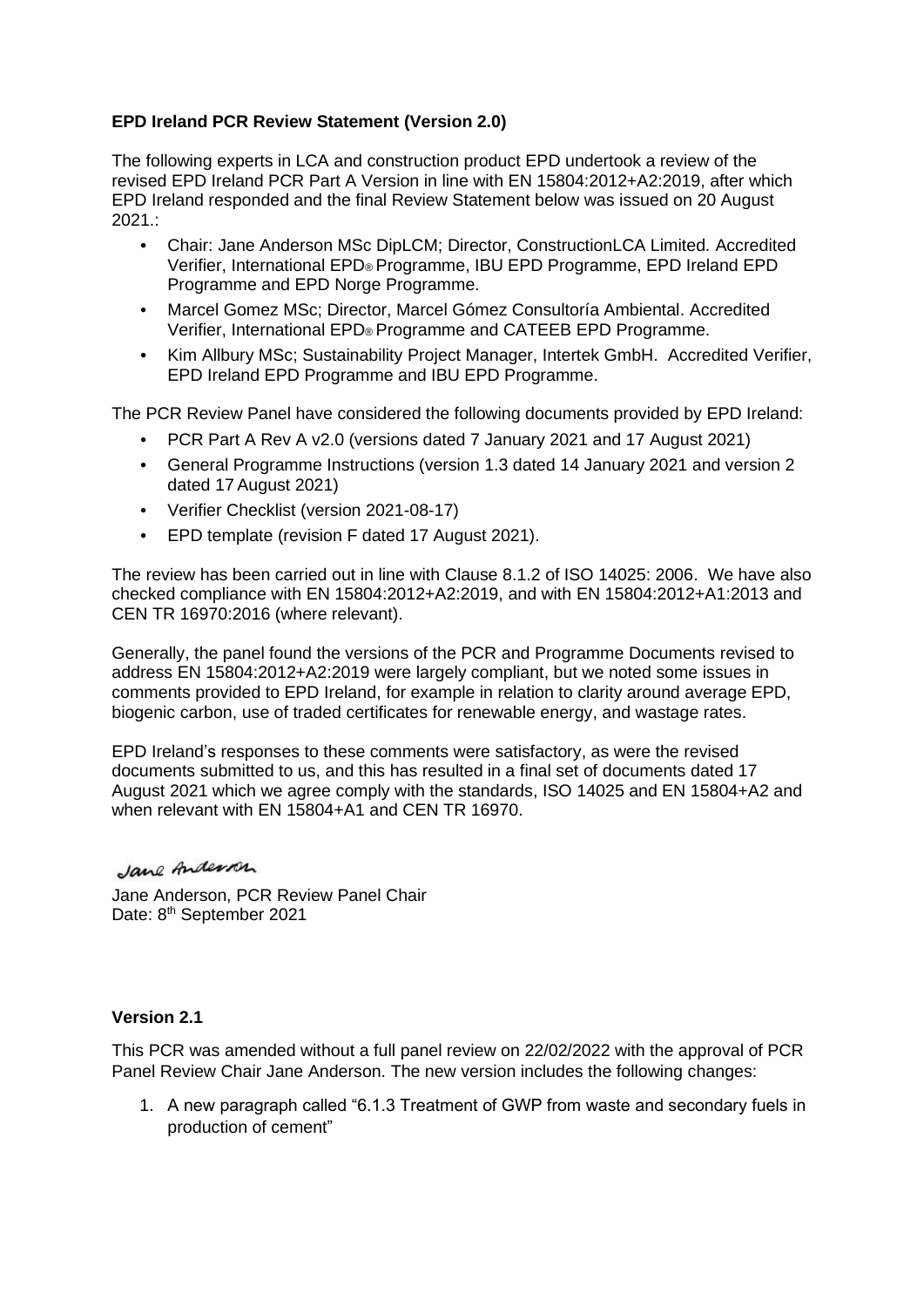2. The following sentence at "2.1 Modules" : "For the development of scenarios, for example for transport and disposal, conversion factors to mass per declared or functional unit shall be provided"

## Jane Anderson

Jane Anderson, PCR Review Panel Chair Date: 5<sup>th</sup> March 2022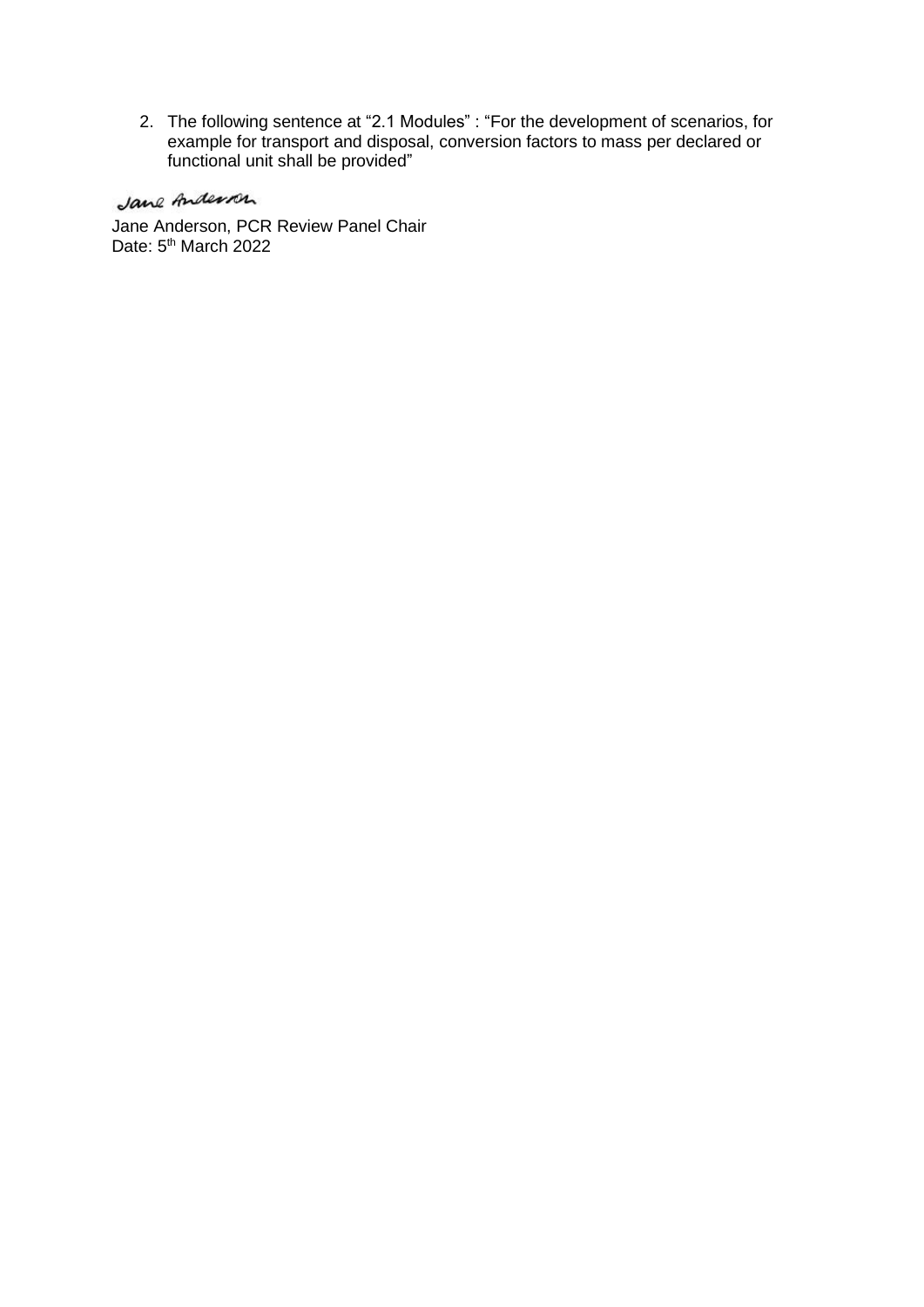## **Contents**

| 6.1.2 Parameters describing resource use, waste and non-elementary flows crossing the system |  |
|----------------------------------------------------------------------------------------------|--|
|                                                                                              |  |
|                                                                                              |  |
|                                                                                              |  |
|                                                                                              |  |
|                                                                                              |  |
|                                                                                              |  |
|                                                                                              |  |
|                                                                                              |  |
|                                                                                              |  |
|                                                                                              |  |
|                                                                                              |  |
|                                                                                              |  |
|                                                                                              |  |
|                                                                                              |  |
|                                                                                              |  |
|                                                                                              |  |
|                                                                                              |  |
|                                                                                              |  |
|                                                                                              |  |
|                                                                                              |  |
|                                                                                              |  |
|                                                                                              |  |
|                                                                                              |  |
|                                                                                              |  |
|                                                                                              |  |
|                                                                                              |  |
|                                                                                              |  |
|                                                                                              |  |
|                                                                                              |  |
| 6.1.3 Treatment of GWP from waste and secondary fuels in production of cement.  13           |  |
|                                                                                              |  |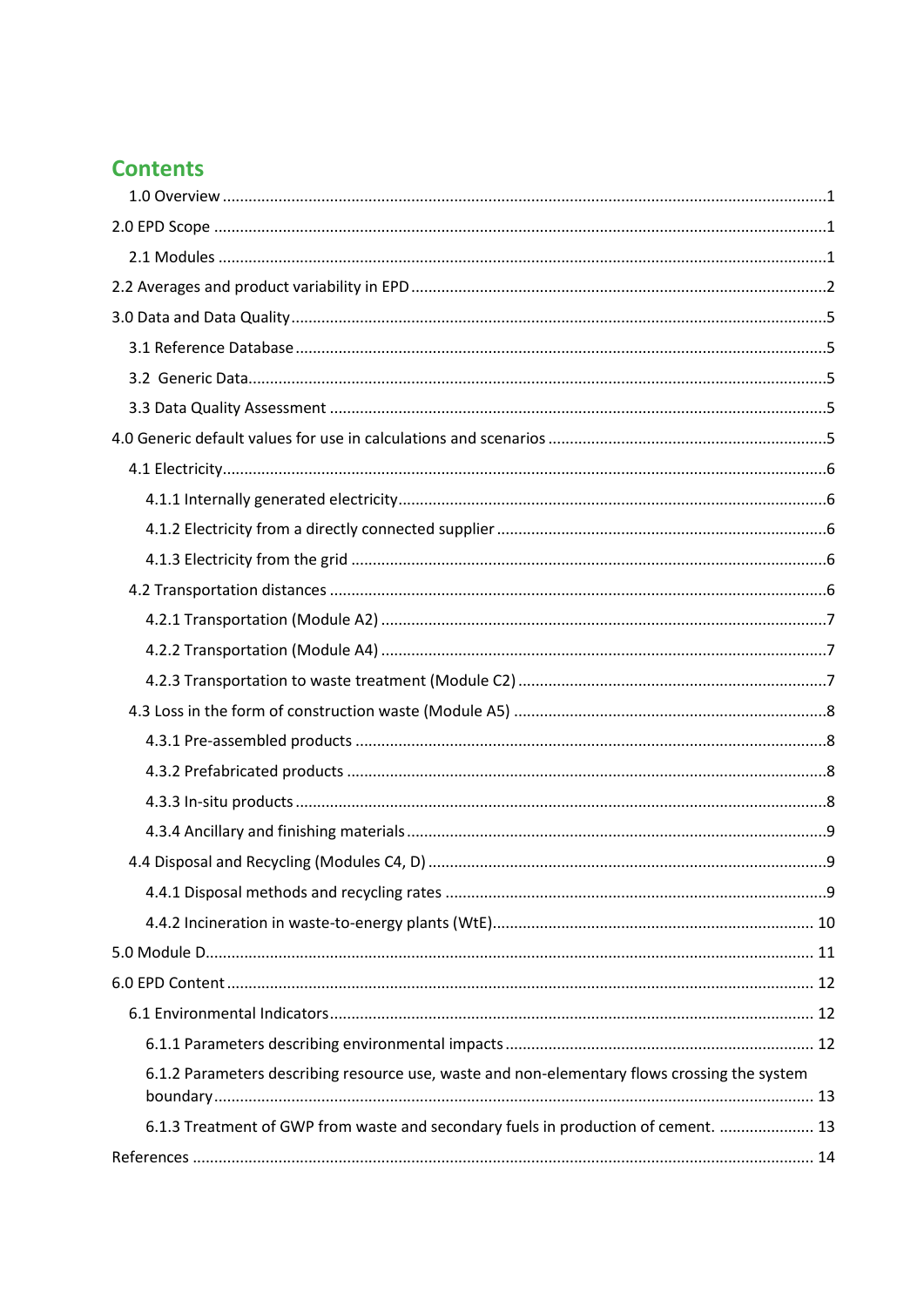

## <span id="page-4-0"></span>1.0 Overview

I.S. EN 15804<sup>1</sup> and associated guidance document CEN TR 16970:2016 [2] form the core Product Category Rules Part A for the development of EPD in Ireland. This document should be read together with the General Programme Instructions and its annexes.

This document sets out further rules for the implementation of the core PCR as follows.

Types of EPD that may be published in the EPD Ireland programme, and life cycle stage modules that are mandatory for inclusion in the different types of EPD

- 1. Requirements concerning data and data quality
- 2. Default values for use in calculations for particular modules
- 3. Requirements concerning the content of EPD
- 4. Environmental impact categories that are mandatory for use in the environmental impacts in the Environmental Product Declarations (EPD).
- 5. Resource use categories that are mandatory for inclusion in the EPDs.

At the outset of work to produce new EPD, the practitioner shall check for the existence of specific PCR developed by CEN Product Technical Committees for the product type or other applicable PCR in the order of preference set out in Section 5.3.2 of the General Programme Instructions. If no such PCR is found that absence shall be confirmed in the LCA Project Report.

EPD shall include all information specified in clause 7 of the relevant version of EN15804 and use the appropriate EPD Ireland template specified in the General Programme Instructions.

## <span id="page-4-1"></span>2.0 EPD Scope

## <span id="page-4-2"></span>2.1 Modules

The building life cycle and the modular structure by which it is represented in IS EN 15804 and IS EN 15978 is shown in Figure 1.

For EPD compliant with IS EN 15804:2012+A1:2013, Modules A1-A3 are mandatory for the EPD. Additional modules can also be added, at the discretion of the producer.

For EPD compliant with IS EN 15804:2012+A2:2019, each EPD shall have one of the scopes listed below:

1. Modules A1-A3, C1-C4 and D: "cradle-to-gate with modules C1 -C4 and D". These EPD must be based on a declared unit of product.

 $<sup>1</sup>$  In this document, references to EN15804 without a version number indicate that the reference is valid for both</sup> I.S.EN15804+A1 and I.S.EN 15804+A2 until their respective expiry dates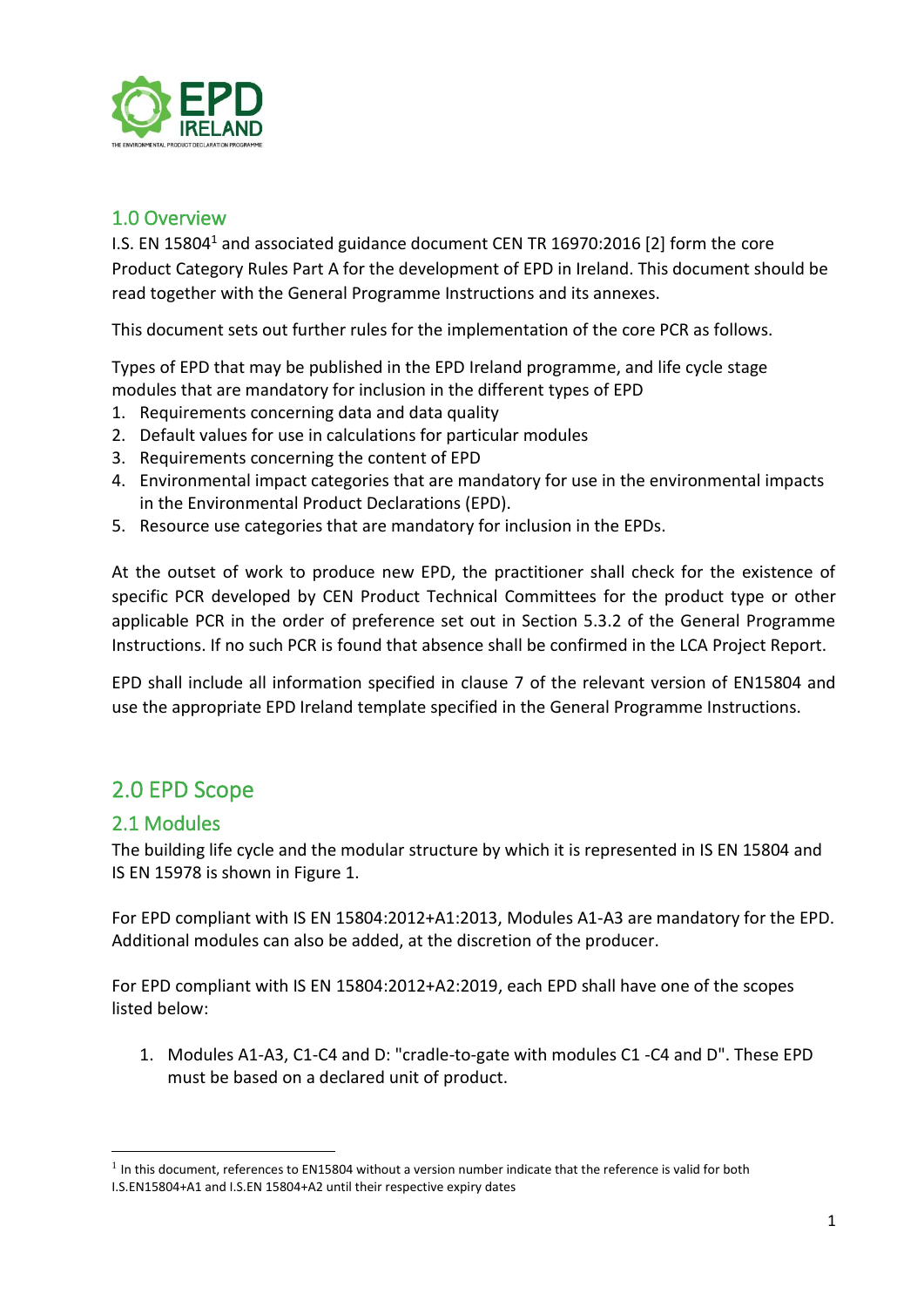

- 2. Modules A1-A3, C1-C4, D and additional modules: "cradle-to-gate with options, modules C1 -C4 and D". Additional modules may be A4 and/or A5 and/or B1-B7. These EPD may be based on either a declared unit of product or a functional unit.
- 3. Modules A, B, C, D: "cradle to grave and module D". These EPD may be based on either a declared unit of product or a functional unit.

EPD of certain products are exempt from the requirement for inclusion of modules C&D within the EPD. Exempt products shall meet **all three** of the following criteria set out in IS EN 15804:2012+A2:2019 clause 5.2:

- the product is physically integrated with other products during installation so that it cannot be physically separated from them at the end of life.
- the product is no longer identifiable at the end of life as a consequence of a physical or chemical transformation.
- the product or material does not contain biogenic carbon.

The exemption must be justified in the project report. EPD for such exempt products may have the following scopes, as alternatives to those listed above:

- 4. Modules A1 A3: "cradle-to-gate"
- 5. Modules A1-A3 and additional modules A4 and/or A5: "cradle-to-gate with options".

For any EPD relating to a product for which specific Product Category Rules (PCRs) have been approved, the modules and functional or declared units specified in the applicable PCR shall be used.

For EPD based on a functional unit, the functional unit shall be defined according to the method set out in clause 6.3.2 of I.S. EN 15804:2012+A2:2019. Reporting of the functional unit in any EPD shall include those elements of its definition specified in clause 6.3.2.1 of that standard. The functional unit definition requires that a Reference Service Life (RSL)<sup>2</sup> is specified; this shall be reported in the EPD and be verifiable.

For the development of scenarios, for example for transport and disposal, conversion factors to mass per declared or functional unit shall be provided

## <span id="page-5-0"></span>2.2 Averages and product variability in EPD

EPD apply to specified products produced in specified locations.

Where the EPD applies to a product produced in more than one location, the overall LCA calculation shall represent production in all locations in appropriate proportions. The way in which production in the separate locations is combined in the overall LCA shall be described and justified in the project report.

<sup>2</sup>For definition of RSL, and requirements relating to its determination, refer to clauses 3.26 and 6.3.4 of I.S. EN 15804:2012+A2:2019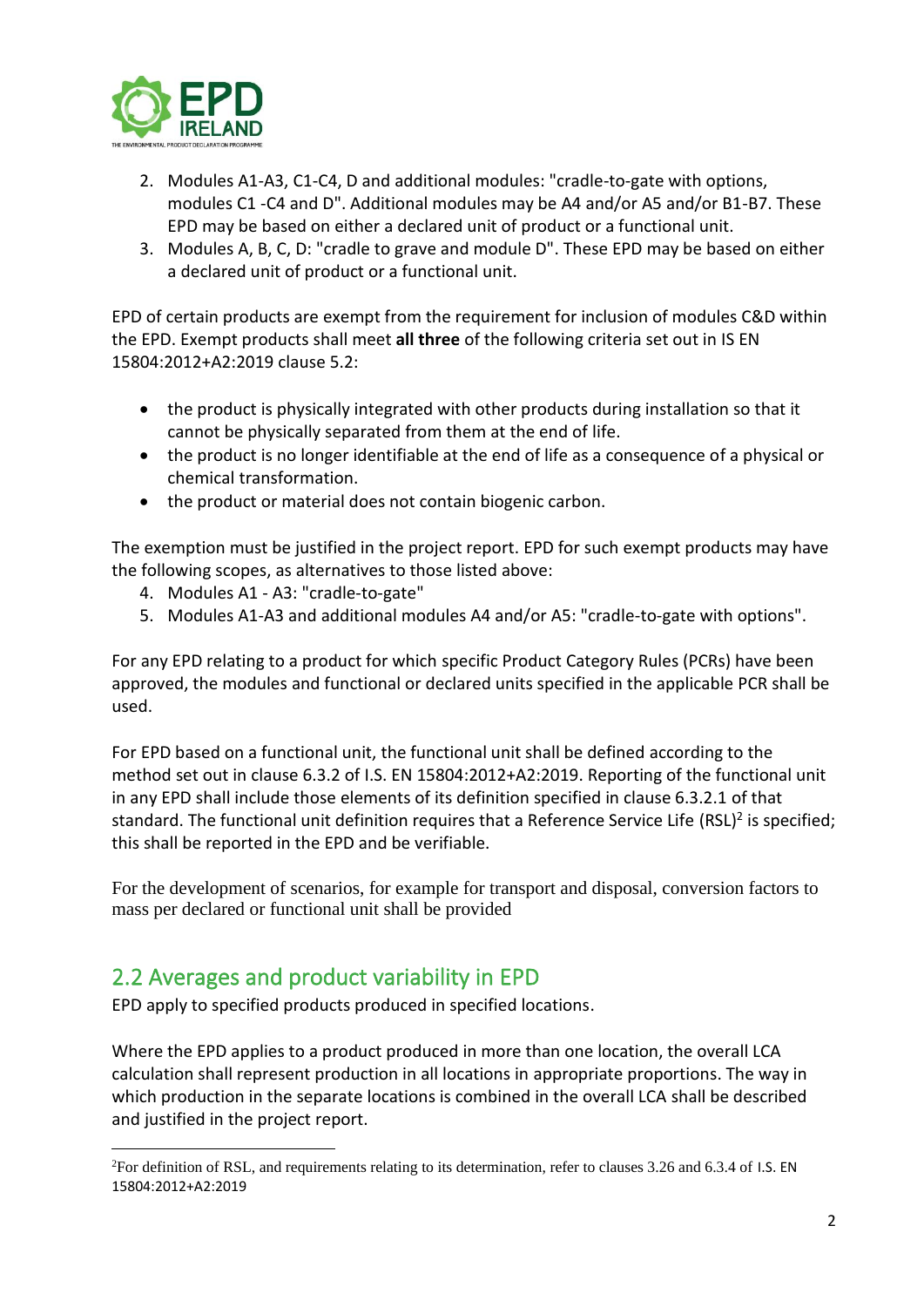

An EPD may be developed for an "average product" representative of a range of products of similar composition. The products included in an EPD for an "average product" shall not differ in any environmental impact indicator results by more than +/- 10%.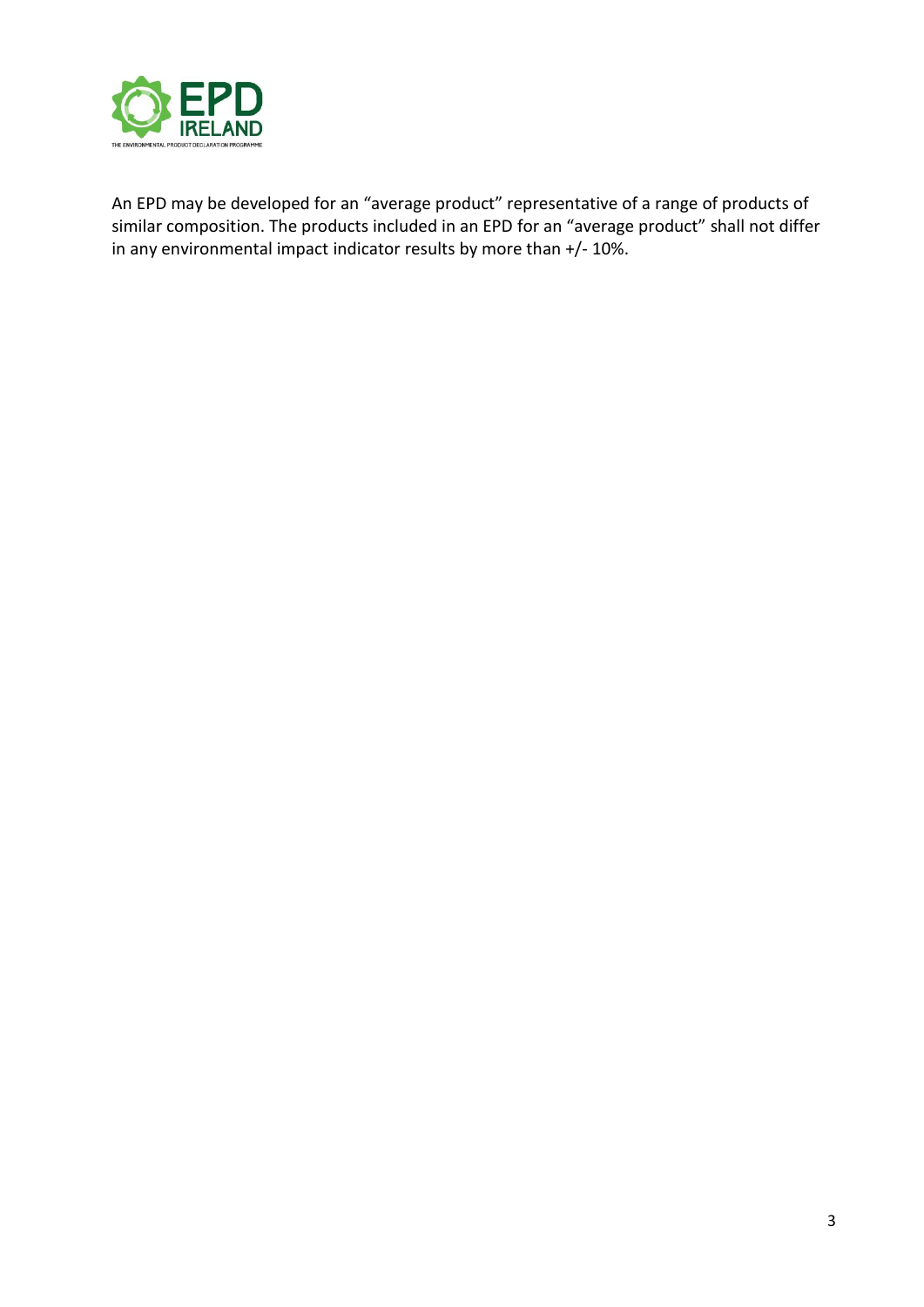

|                                                                                  | <b>BUILDING ASSESSMENT INFORMATION</b>                                                                         |                     |                                 |                                                           |                                                                                                                                                       |                          |                                  |                          |                                 |                                                      |                                                       |                                       |                            |                                                |  |
|----------------------------------------------------------------------------------|----------------------------------------------------------------------------------------------------------------|---------------------|---------------------------------|-----------------------------------------------------------|-------------------------------------------------------------------------------------------------------------------------------------------------------|--------------------------|----------------------------------|--------------------------|---------------------------------|------------------------------------------------------|-------------------------------------------------------|---------------------------------------|----------------------------|------------------------------------------------|--|
|                                                                                  | SUPPLEMENTARY INFORMATION<br><b>BUILDING LIFE CYCLE INFORMATION</b><br><b>BEYOND</b><br>THE BULDING LIFE CYCLE |                     |                                 |                                                           |                                                                                                                                                       |                          |                                  |                          |                                 |                                                      |                                                       |                                       |                            |                                                |  |
| A 1 - 3<br>$A4-5$<br>CONSTRUCTION<br>PRODUCT<br><b>PROCESS</b><br>stage<br>stage |                                                                                                                |                     | <b>B1-7</b><br><b>USE STAGE</b> |                                                           |                                                                                                                                                       |                          | $C1 - 4$<br>END OF LIFE<br>stage |                          |                                 |                                                      | D<br>Benefits and loads beyond the<br>system boundary |                                       |                            |                                                |  |
| A1<br>Rew material<br>supply                                                     | A <sub>2</sub><br>Transport                                                                                    | A3<br>Manufacturing | A4<br>Transport                 | A <sub>5</sub><br>Construction-<br>installation<br>proces | <b>B1</b><br>Use                                                                                                                                      | <b>B2</b><br>Maintenance | <b>B3</b><br>Repair              | <b>B4</b><br>Replacement | B <sub>5</sub><br>Refurbishment | C <sub>1</sub><br>a-construction<br>demolition<br>கீ | C <sub>2</sub><br>Transport                           | C <sub>3</sub><br>Waste<br>processing | C <sub>4</sub><br>Disposal | Reuse-<br>Recovery-<br>Recycling-<br>potential |  |
|                                                                                  |                                                                                                                |                     | scenario                        | scenario                                                  | scenario scenario scenario scenario<br>scenario<br>Operational energy use<br><b>B</b> 6<br>scenario<br>Operational water use<br><b>B7</b><br>scenario |                          |                                  | scenario                 | scenario                        | scenario                                             | scenario                                              |                                       |                            |                                                |  |

Figure 1 —Life cycle stages and modules for assessment of the environmental performance of buildings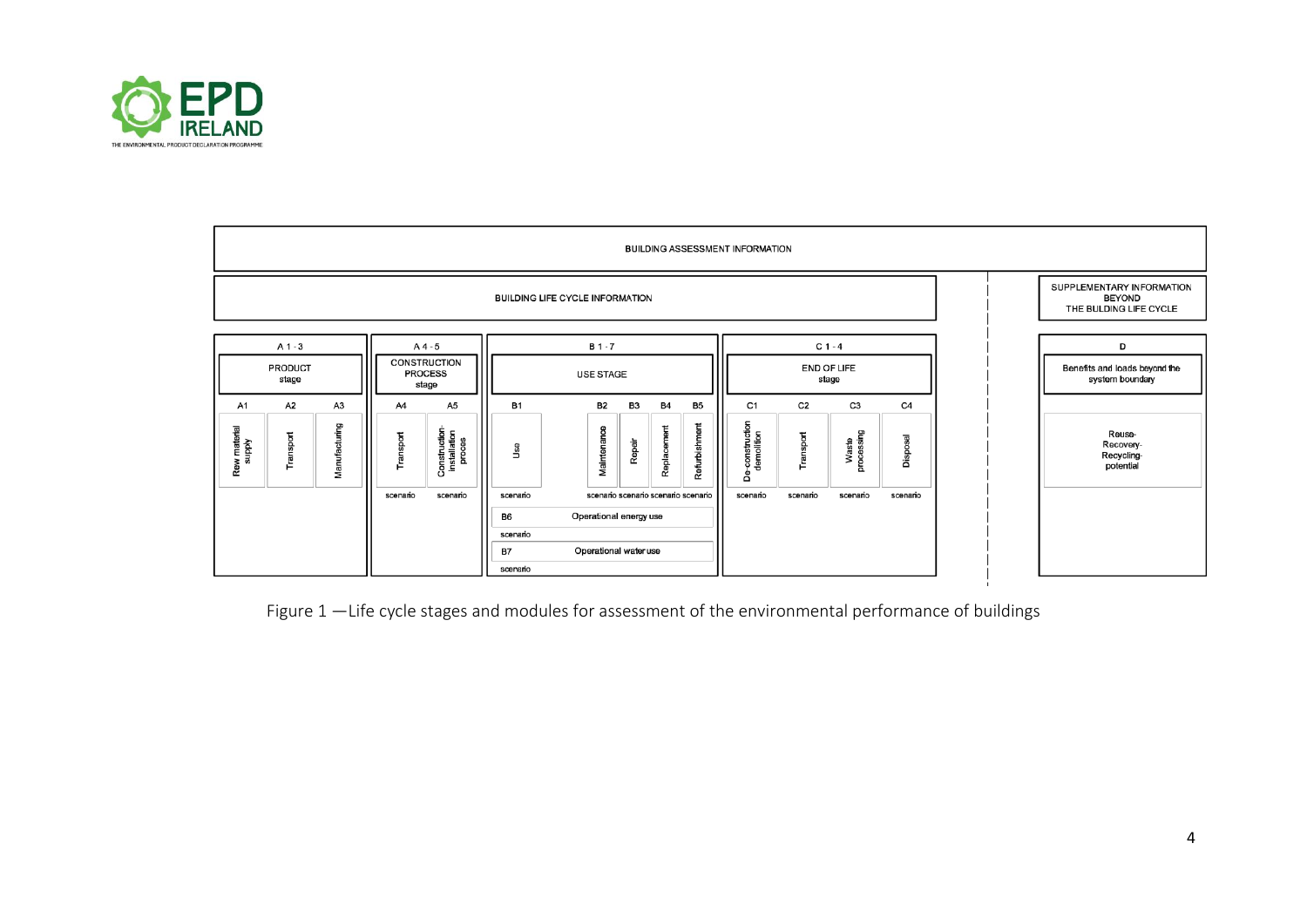## <span id="page-8-0"></span>3.0 Data and Data Quality

## <span id="page-8-1"></span>3.1 Reference Database

The most recent version of the reference database should be used; where the latest version is not used, this shall be justified in the project report. ie ecoinvent database 3.6, or later version, Gabi 2018 or later version. The "allocation, cut-off by classification" system model approach in ecoinvent (called "Allocation, recycled content" in Simapro) most closely follows EN 15804 rules and should be used in EPD. In choosing the reference database, the best available data should be used<sup>3</sup>.

Note 1. The use of a single database would maximise the comparability of EPD data within the EPD Ireland programme and aid the development of a product database for use in building level LCA in Ireland. All things being equal where data quality is not compromised ecoinvent is preferred for use in EPD Ireland.

## <span id="page-8-2"></span>3.2 Generic Data

In addition to the requirement of EN 15804, for the production of materials, it is preferred to use data originating from the producer's own supplier. For generic data (where the data from suppliers is not available) use the values given in Section 7. For other generic data, use the chosen reference database.

The long-term (> 100 years) emissions shall not be included in this assessment methodology except for disposal of products containing biogenic carbon declared as GWP-biogenic, see EN 15804+A2 6.3.5.5;. These are modelled separately within the named database and apply especially for mechanisms such as leaching. The long-term emissions cut-off after 100 years applies to all modules A-D and to all data except disposal of products containing biogenic carbon declared as GWP-biogenic, see EN 15804+A2 6.3.5.5, and should also be selected for generic data (as well as specific data).

As stipulated in EN15804+A2:2019, clause 6.3.8.3, the generic data used shall include data quality assessment information according to EN ISO 14044:2006 clause 4.2.3.6.

## <span id="page-8-3"></span>3.3 Data Quality Assessment

A data quality assessment shall be conducted and documented in the project report. In accordance with EN15804+A2:2019 6.3.8.3, this assessment shall use one of the data quality systems specified in EN15804+A2:2019 Annex E.

## <span id="page-8-4"></span>4.0 Generic default values for use in calculations and scenarios

To ensure consistency and facilitate interpretation, default generic data are specified here for the electricity supply mix, and for parameters relevant to the scenarios used for calculations in modules other than A1-A3.

<sup>3</sup> ISO 14025 Environmental labels and declarations - Type III environmental declarations - Principles and procedures (ISO 14025:2006, IDT)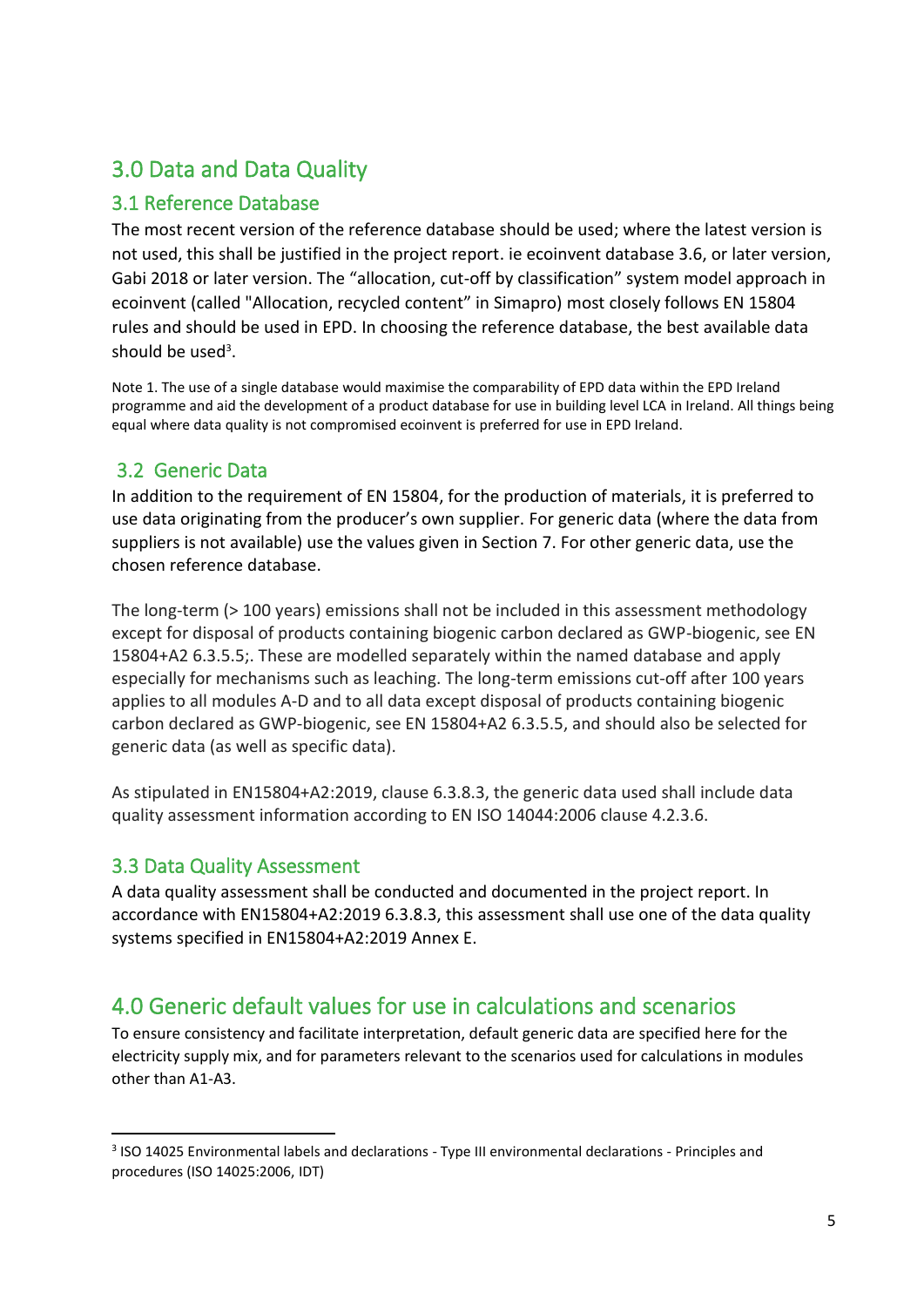Where the relevant modules are included in the EPD, the information set out in Tables 10-15 of in I.S. EN 15804:2012+A2:2019 (for EPD compliant with that version of the standard) or Tables 7-12 of in I.S. EN 15804:2012+A1:2013 (for EPD compliant with that version of the standard) shall be reported in the EPD

## <span id="page-9-0"></span>4.1 Electricity

The electricity mix used in modules A1-A3, A5, and B1-B7, and the treatment of renewable generation, should be transparently reported in the EPD and project report.

The modelling of electricity in Module A3 shall adopt the following principles:

## <span id="page-9-1"></span>4.1.1 Internally generated electricity

For internally generated electricity (e.g. on-site generated electricity) consumed for a product under study and for which no contractual instruments have been sold to a third party, the life cycle data for that electricity shall be used for that product.

## <span id="page-9-2"></span>4.1.2 Electricity from a directly connected supplier

Life cycle data representing the consumed electricity obtained from the supplier to facilities within the scope of Module A3 may be used if there is a dedicated transmission line between the organization and the generation plant from which the emission factor is derived, and no contractual instruments have been sold to a third party for that consumed electricity.

### <span id="page-9-3"></span>4.1.3 Electricity from the grid

If the facilities within the scope of Module A3 purchase electricity under a contract in which no specific mix of fuels or generation types is specified, then the relevant residual electricity mix<sup>4</sup> shall be applied. The selection of the residual mix to apply shall take account of the time period covered by data for the facilities.

Life cycle data representing a specific electricity product as generated, or purchased, from an electricity supplier may be used instead of the residual mix, provided that the organisation has a commitment to purchase this green electricity for the duration of the EPD's validity, and that the electricity supply contract:

- conveys the information associated with the unit of electricity delivered together with the characteristics of the generator.
- is supported by Guarantees of Origin or equivalent, which
	- is tracked and redeemed, retired or cancelled by or on behalf of the reporting entity correspond as closely as possible in time to the period to which the contractual instrument is applied
	- are produced within the country or within Europe in the case of facilities in Ireland or elsewhere in Europe, or within an electricity market interconnected to the market where the facility is located in the case of facilities in other regions.

If the characteristics of the supply mix change during the validity of the EPD and this has a material effect on the indicator values reported in the EPD, then the EPD shall be updated.

## <span id="page-9-4"></span>4.2 Transportation distances

<sup>&</sup>lt;sup>4</sup> residual mix information can be found at:<https://www.aib-net.org/facts/european-residual-mix>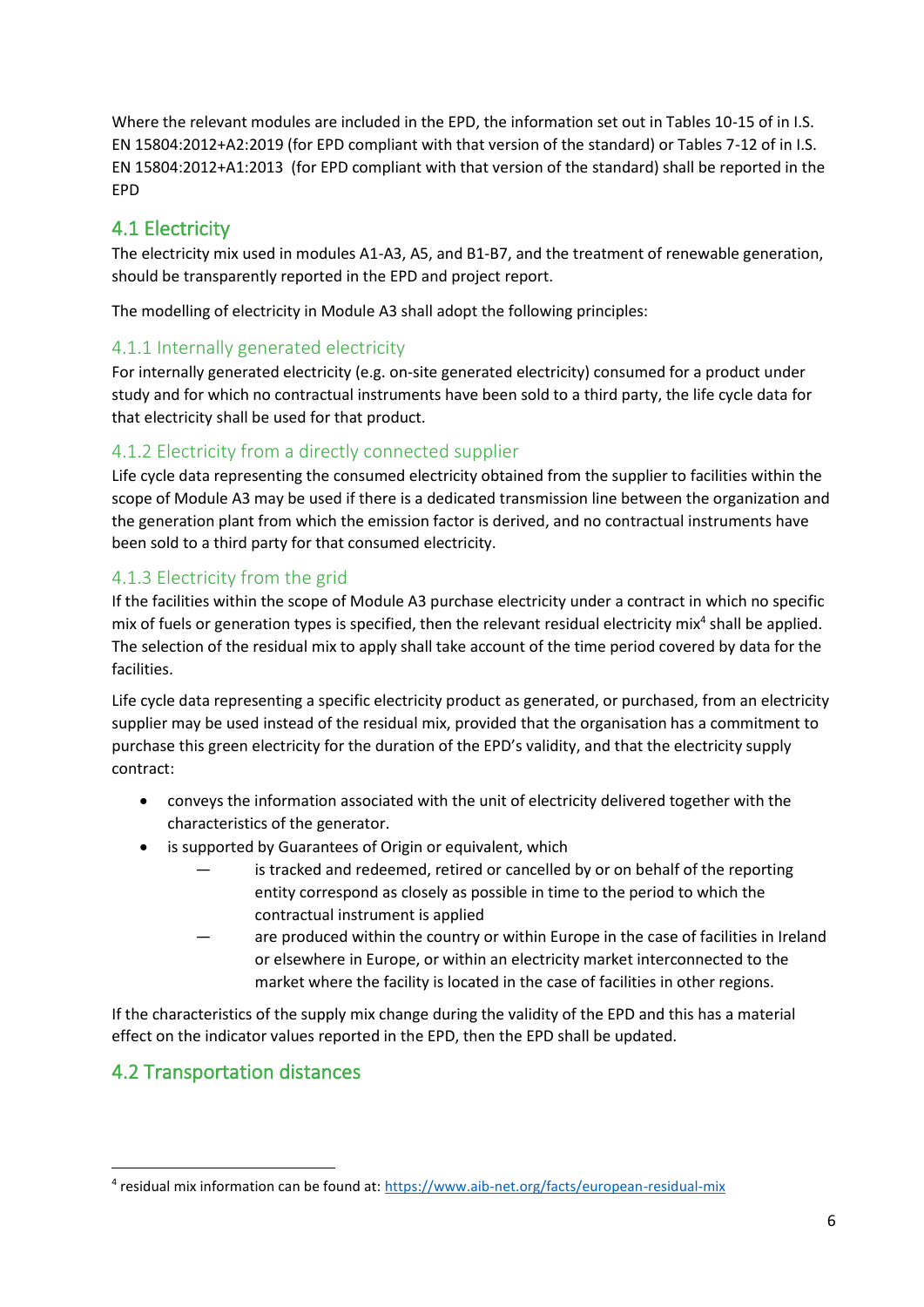### <span id="page-10-0"></span>4.2.1 Transportation (Module A2)

For transportation of raw materials to the manufacturing factory gate, actual transportation distances and modes must be used.

## <span id="page-10-1"></span>4.2.2 Transportation (Module A4)

If data for the transportation distances from production place to construction site are available, these shall be used. If it can be verified that there is no specific data available, because this supplier cannot or does not want to provide it, it is permitted to use generic data.

The following generic default values are applicable to transportation (summarised in Table 1).

One-way transportation distance to the construction site if the construction product is manufactured in Ireland:

- for bulk material: 100 km
- for other materials, products, and elements: 200 km.

In the case of civil engineering works, the transportation distance of each work is included in the calculation.

If the construction material/product is imported into Ireland, the actual transportation distances and modes from the manufacturing factory gate to the port of entry in Ireland must be used. From that point, the generic default values for transportation distance in Ireland can be used.

Return transportation distances should be included in the calculation assuming that the vehicle is empty, unless it can be shown that the return transport is loaded. If specific data for capacity utilisation<sup>2</sup> is available, this shall be used. Otherwise, capacity utilisation (including return transport) of the UK's average for freight vehicles of 46% [4] or other justifiable generic loading factors shall be used.

## <span id="page-10-2"></span>4.2.3 Transportation to waste treatment (Module C2)

- For removal of materials from a site to landfill or breaking/sorting sites, the default distance is 50km.
- For removal of materials from a site to a waste to energy plant (WtE), the default distance shall be specified as the transport distance from the site to the closest of three locations (Dunleek, Co. Meath; Ringsend, Co Dublin or Ringaskiddy, Co. Cork) or as a default transport distance of 250 km, whichever is less.

Note 2. Capacity utilisation is the ratio of the actual goods moved to the maximum tonne-kms achievable if the vehicles, whenever loaded, were loaded to their maximum carrying capacity.

#### Table 1 – Details of generic default values for transportation distance in Ireland

| <b>Description</b>                                                   |    | Units Default Value |
|----------------------------------------------------------------------|----|---------------------|
| Factory gate to construction site, Irish bulk products, e.g. cement, | km | 100                 |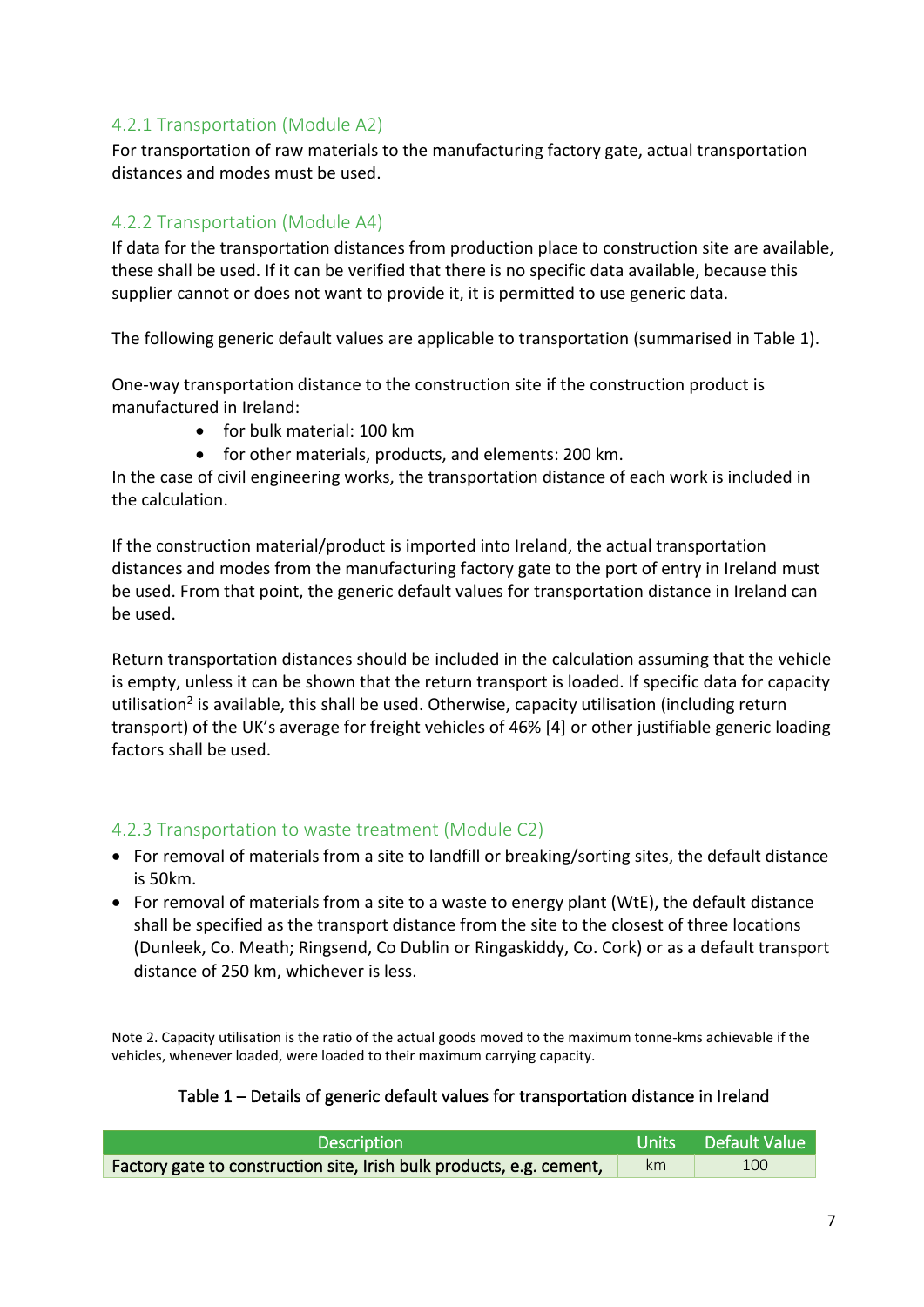| lime, gravel, bitumen                                                                                         |      |                      |
|---------------------------------------------------------------------------------------------------------------|------|----------------------|
| Factory gate to construction site, Irish manufactured products,<br>e.g. windows, insulation, cladding, paints | km   | 200                  |
| Factory gate to construction site, imported manufactured<br>products                                          | km   | See note 3           |
| Waste materials from construction site to landfill                                                            | km   | 50                   |
| Waste materials from construction site to waste to energy plant                                               | km   | 250 (see note<br>(4) |
| Vehicle Capacity Utilisation: Transport, lorry > 16t, fleet average /<br><b>RER U</b>                         | $\%$ | 46 (see note 5)      |

Note 3. In the case of materials/products imported into Ireland, the actual transportation distances and modes must be used from the manufacturing factory gate to the port of entry in Ireland. From that point, the generic default values for transportation distance in Ireland can be used.

Note 4. Or use transport distance from the site to the closest of three locations (Dunleek, Co. Meath; Ringsend, Co Dublin; Ringaskiddy, Co. Cork), if less.

Note 5. Return transportation loading should not be included in the calculation, unless it can be shown that the return transport is loaded. If specific data for capacity utilisation<sup>2</sup> is available, this shall be used. Otherwise, capacity utilisation (including return transport) of the UK's average for freight vehicles of 46% [4] shall be used.

## <span id="page-11-0"></span>4.3 Loss in the form of construction waste (Module A5)

In the supply, storage of products and construction assembly process, some of the materials will be lost. A consequence of this loss is that more product must be manufactured to ensure that sufficient is available for the application.

The level of loss is dependent on the application, the construction site and the care with which activities are conducted. If data for losses are available, these shall be used. If it can be verified that there is no specific data available it is permitted to use generic data. The generic default values given in the following sub-sections are applicable to losses, based on the Dutch Assessment methodology SBK 2015 [5]:

## <span id="page-11-1"></span>4.3.1 Pre-assembled products

Product manufactured to size in a controlled off-site environment, for example doors and windows, can be expected to show relatively low rates of wastage, for example through occasional damage. A default wastage rate of 1% is applied

## <span id="page-11-2"></span>4.3.2 Prefabricated products

Prefabricated products manufactured in a controlled off-site environment (e.g. concrete blocks, roof-tiles, plasterboard, insulation): For these products, some waste can often be directly inserted back into the process. The assumption is that 5% of the materials are lost (on the construction site or during transportation to it).

#### <span id="page-11-3"></span>4.3.3 In-situ products

Products manufactured on the construction site (e.g., site-mix mortars, carpentry works), commonly produce additional waste, and material is often lost due to damage or weather. The assumption is that 8% of materials are lost.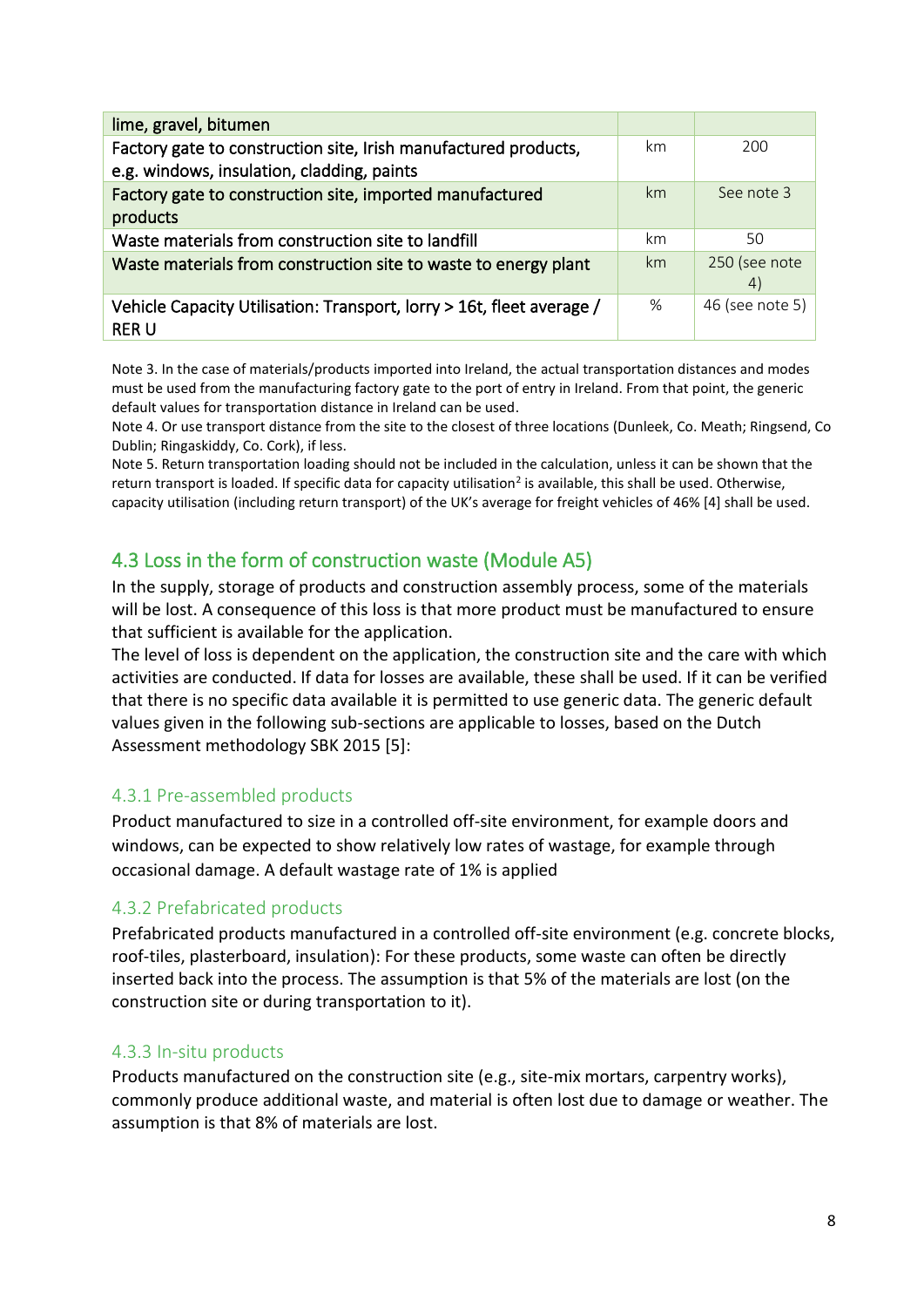### <span id="page-12-0"></span>4.3.4 Ancillary and finishing materials

Ancillary and finishing materials refer to epoxies, glues, paints, and other materials which often remain and become obsolete after a period of time. Also, residue is left behind in packaging or on application instruments. The assumption is that 15% of the materials are lost.

| Type of product                             | <b>Materials lost</b> |
|---------------------------------------------|-----------------------|
| Pre-assembled products                      | 1%                    |
| <b>Prefabricated products</b>               | 5%                    |
| In Situ products                            | 8%                    |
| Ancillary and finishing materials, epoxies, | 15%                   |
| glues and paints.                           |                       |

#### Table 2 – Default values for loss in the form of construction waste<sup>5</sup>.

## <span id="page-12-1"></span>4.4 Disposal and Recycling (Modules C4, D)

#### <span id="page-12-2"></span>4.4.1 Disposal methods and recycling rates

#### 4.4.1.1 Packaging and Municipal Waste

For packaging and mixed municipal waste streams, the most recent available waste statistics for Ireland should be used. These are published by the Environmental Protection Agency at http://www.epa.ie/nationalwastestatistics/nationalindicators/

in the absence of more recent data, the following values (for 2017) may be applied:

#### **Municipal Waste**:

- landfill disposal: 23%
- recovery in waste-to-energy plant: 65%

- recycling: 12% (based on 17% of household waste collected in dedicated recycling bins, of which c.68% is fit for recycling<sup>6</sup>)

#### **Packaging Waste**:

- landfill disposal: 14%
- recovery (assumed incineration in waste-to-energy plants): 20%
- recycling: 66%

#### **Mixed construction & demolition waste**

<sup>5</sup> Assessment Method Environmental Performance Construction and Civil Engineering Works (GWW) Version 2.0 November 2014 : Stichting Bouwkwalliteit, Holland

 $6$  http://www.epa.ie/nationalwastestatistics/household/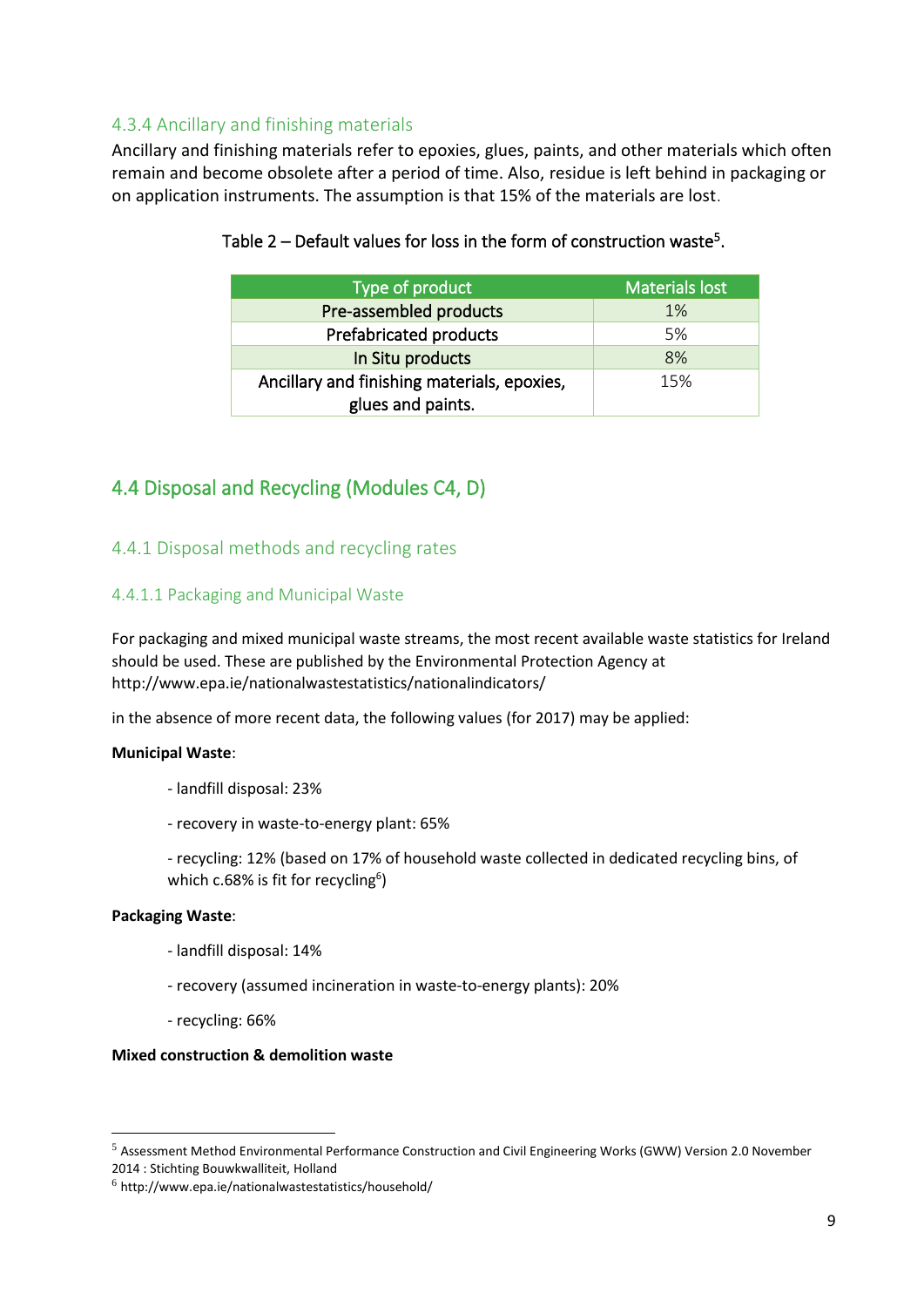Where the composition of non-specific construction & demolition waste and/or information about the waste management applied to its constituents is/are required, the information in the table below values should be used, based on statistics for Ireland for 2017<sup>7</sup>:

| <b>Constituent</b>                     | Percentage of<br>non-specific C&D<br>waste | Percentage<br>recycled | Percentage<br>recovered | <b>Percentage to</b><br><b>landfill</b> |
|----------------------------------------|--------------------------------------------|------------------------|-------------------------|-----------------------------------------|
| Soil & stone                           | 81%                                        | $\Omega$               | 75%                     | 25%                                     |
| Concrete, bricks, tiles<br>and similar | 6.5%                                       | 0                      | 100%                    | 0                                       |
| <b>Segregated metals</b>               | 4%                                         | 100%                   | 0                       | $\Omega$                                |
| Segregated wood,<br>glass and plastic  | 0.5%                                       | 100%                   | 0                       | 0                                       |
| <b>Mixed materials</b>                 | 8%                                         | 0                      | 0                       | 100%                                    |

#### Table 3: Default Values for construction & demolition waste

For specific packaging material streams and non-packaging material streams from manufacturing operations, default EU-27 post-consumer recycling rates collated for use with the European Commission's Product Environmental Footprint (PEF) LCA method should be used. These can be found in the file:

https://ec.europa.eu/environment/eussd/smgp/pdf/CFF\_Default\_Parameters\_March2018.xlsx

(See column F of the tab labelled A-R1-R2)

## <span id="page-13-0"></span>4.4.2 Incineration in waste-to-energy plants (WtE)

Avoided energy production is taken into consideration when considering the incineration at the Waste to Energy plant (WtE). This information is included in module D, and the associated loads and benefits calculated following the method specified in IS EN15804+A2:2019 6.4.3.3

Note that electricity but not heat is recovered at the waste incineration plant in Ringsend, Dublin, while significant quantities of waste are used as fuel in cement kilns in Ireland. Average net return of Irish waste to energy plant (WtE) are yet to be determined across these facilities and for existing operational plants at Ringaskiddy and Duleek.

Pending further research and default values use appropriate data from the generic database.

To include the avoided energy production, the WtE plant is required to meet the threshold performance requirements specified in IS EN15804+A2:2019:

• For avoided electricity: the Ecoinvent process "Electricity mix/IE U" (>20 kV; production and import; no transformation and transportation / distribution loss); or equivalent processes from Gabi if this is used as the reference database for the EPD and

 $7$  based on data at http://www.epa.ie/nationalwastestatistics/constructiondemolition/ and assuming that all segregated metals, wood, glass and plastic are recycled; that segregated concrete, brick, tiles are recovered, and that the remainder of the overall 71% recovery is comprised of soil and stones.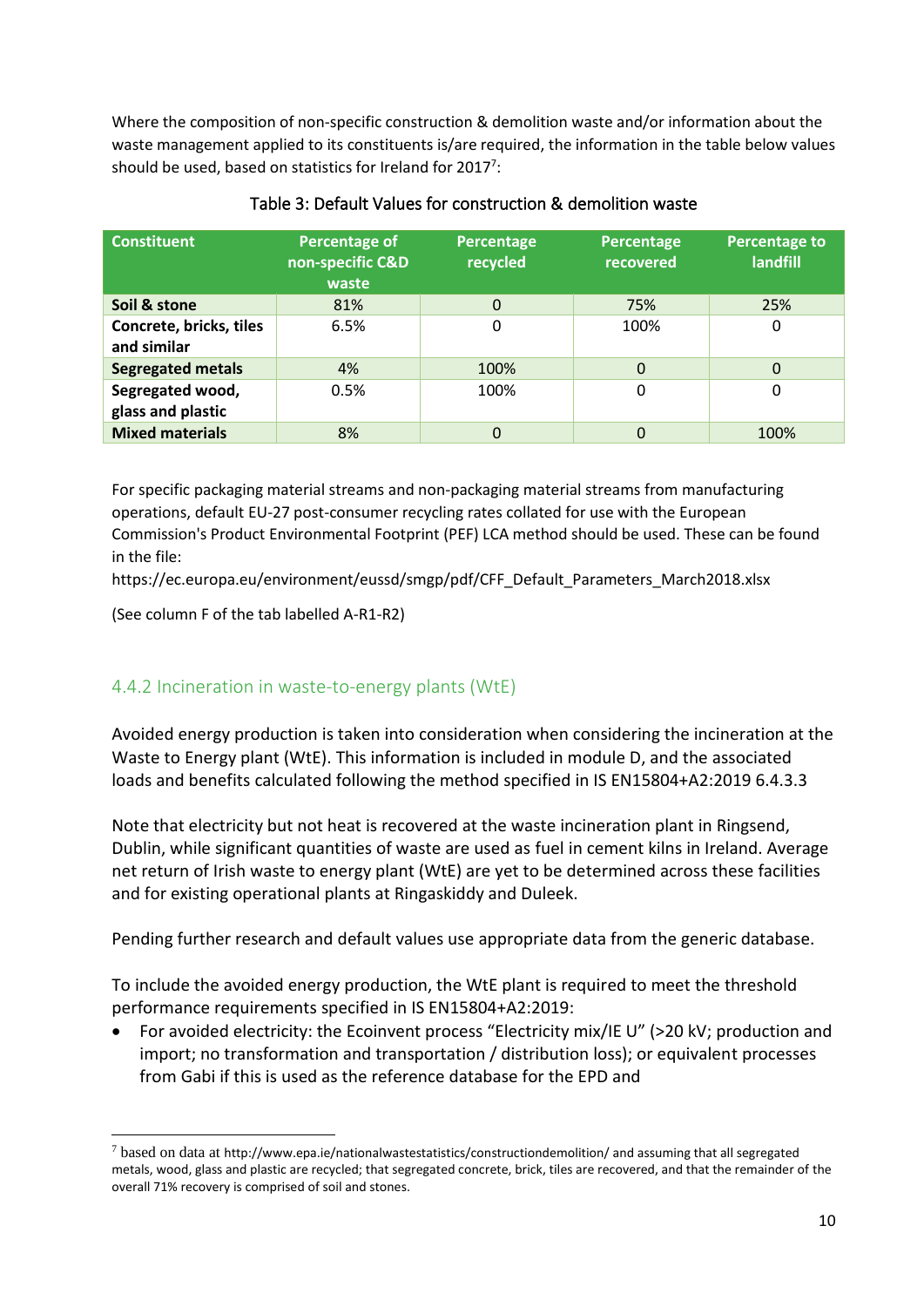- For avoided heat generation: 'Heat, natural gas, at industrial furnace >100kW/RER U' (process in MJ) [Ecoinvent] or equivalent from Gabi if used as the reference database.
- The calculation is based on the Lower Heating Values (LHV) that Ecoinvent provides in the process descriptions or based on the equivalent from Gabi.

## <span id="page-14-0"></span>5.0 Module D

Module D indicates "the potential benefits of avoided future use of primary materials and fuels while taking into account the loads and processes associated with recycling and recovery processes beyond the system boundary". Thus, Module D in a particular EPD reports potential benefits and loads accruing to future product systems that may or may not include the product covered by that EPD.

Indicator values in the EPD for Module D shall be calculated following IS EN 15804:2012+A2:2019 Clause 6.4.3.3; the applicable formula is stated in Annex D 3.4 of the standard.

Module D calculations are based on scenarios. The scenarios used should be consistent with other scenarios used in the EPD and based on current average practice or technologies (see Section 4 for relevant guidance on some aspects); where the average is unknown, the lowestimpact of possible primary-production technologies should be applied, which results in a conservative calculation of any benefits. Note that the benefits and loads of using wastes and secondary materials as fuels may be included in the Module D calculation.

The benefits and / or loads reported in Module D are calculated for net flows of secondary materials, energy, and fuels across the system boundary (secondary materials, fuels and energy leaving the system minus secondary materials, fuels and energy used in manufacture, and other modules declared in the EPD). The burdens of returning waste materials to functional equivalence of virgin materials must be accounted for in the Module D calculation. In cases where the output flow does not achieve functional equivalence, a justified value-correction factor shall be applied, in order to reflect this difference in the calculated benefits. Electricity produced at manufacturers' facilities (for example from on-site photovoltaic panel arrays) and exported to the grid does not constitute a flow of secondary fuel or recovered energy and shall not be included in the module D calculation unless the activity producing the electricity is a waste management activity in which wastes cross the end-of-waste state.

Note that in a case where a product contains a very high proportion of recycled content for a particular material constituent but the expected recycling &/or recovery rates for that material (as a proportion of the particular material waste stream) on leaving the system is lower than the proportion in the product, the calculated net flow of this secondary material leaving the system will be negative. This could lead to loads (negative benefits) resulting from the Module D calculation (i.e., imply that there is an environmental burden associated with recycling).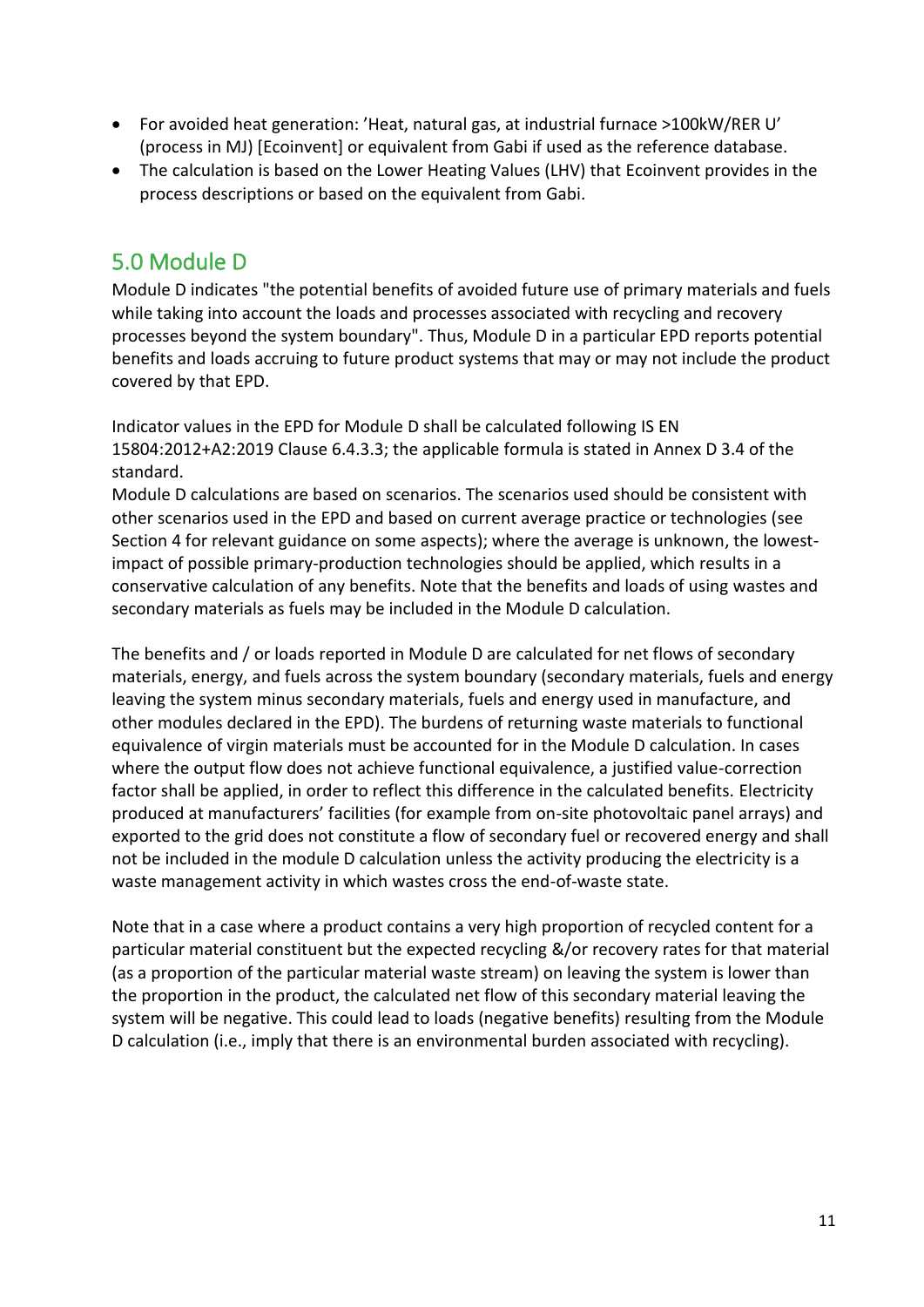## <span id="page-15-0"></span>6.0 EPD Content

The EPD shall contain the information specified in EN15804+A2:2019.

For any product for which the mass of biogenic carbon-containing material in the product and any accompanying packaging exceeds 5% of the declared unit, information about the biogenic carbon content shall be included as specified in EN15804+A2:2019 6.4.4 EPD compliant with this version of the standard.

For EPD in which some modules are represented in the LCA using scenarios, the scenario parameters specified in EN15804+A2:2019 7.3.2, 7.3.3 and / or 7.3.4 - as appropriate to the modules included - shall be reported in the EPD

## <span id="page-15-1"></span>6.1 Environmental Indicators

### <span id="page-15-2"></span>6.1.1 Parameters describing environmental impacts

The impact assessment in the LCA shall be carried out applying the environmental impact categories and indicators:

- as specified in EN15804+A1:2013 clause 7.2.3, for EPD compliant with EN15804+A1:2013
- as specified in EN15804+A2:2019 clause 7.2.3, for EPD compliant with EN15804+A2:2019

Application of the above impact categories is mandatory and the results for all categories shall be included in the project report. For EPD compliant with EN15804+A2:2019, inclusion of the additional indicators listed in 7.2.3.2 in the published EPD is optional. EPD compliant with EN15804+A2:2019 shall include the disclaimers in relation to certain category indicator results that are specified in EN15804+A2:2019 7.2.3.3, Table 5.

EPD that are compliant with both EN15804+A1:2013 and EN15804+A2:2019 shall include both sets of environmental indicators and categories noted above. One shall be reported as "additional environmental information".

For EPD compliant with IS EN 15804:2012+A1:2013, the characterisation factors detailed in IS EN 15804:2012+A1:2013 Annex C [1] shall be used, which are based on the CML 2001 Baseline version that is dated October 2012 (Institute of Environmental Sciences, Faculty of Science University of Leiden, Netherlands).

For EPD compliant with IS EN 15804:2012+A2:2019, the impact assessment methods specified in Annex C, C.1 shall be used, applying additional calculation rules specified in Annex C, C.2 and the characterisation factors specified in C.4, published at: http://eplca.jrc.ec.europa.eu/LCDN/developerEF.xhtml

Additional environmental impact categories shall be included within the impact assessment underpinning EPD compliant with IS EN 15804:2012+A2:2019, for the categories specified in Clause 7.2.3.2. Indicators for these categories shall be calculated using the methods and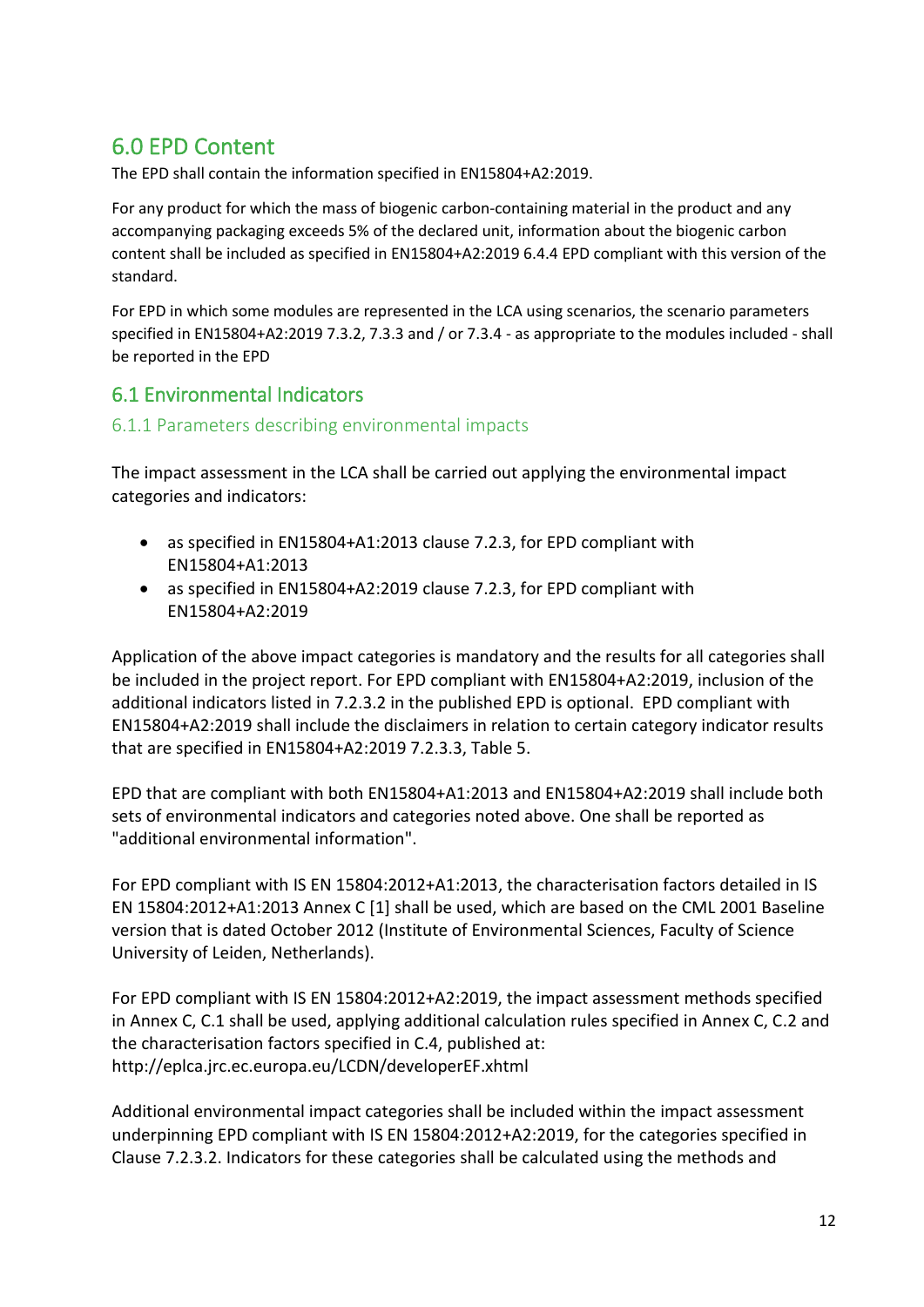models specified in IS EN 15804:2012+A2:2019 Table C2 and the characterisation factors specified in C.4. Results shall be reported in the LCA project report.

The results of these and other non-mandatory impact categories may be included in the EPD for information or in order to allow validity in other jurisdictions.

<span id="page-16-0"></span>6.1.2 Parameters describing resource use, waste and non-elementary flows crossing the system boundary

The indicators describing resource use, waste generation and non-elementary flows crossing the system boundary (energy, fuel or material inputs and outputs) specified in EN15804 clause 7.2.4.and 7.2.5 are mandatory and shall be included in the EPD.

## <span id="page-16-1"></span>6.1.3 Treatment of GWP from waste and secondary fuels in production of cement.

GWP should be based on emissions from primary fuels only, but GWP based on total (gross) CO2 emissions from the facility shall be included as additional information.

Alternatively this additional information can be expressed as CO2 emissions that have been excluded from the GWP calculation because they have been assigned to waste & secondary fuels. These can be split into biogenic / fossil if this information is available on the make up of the fuel.